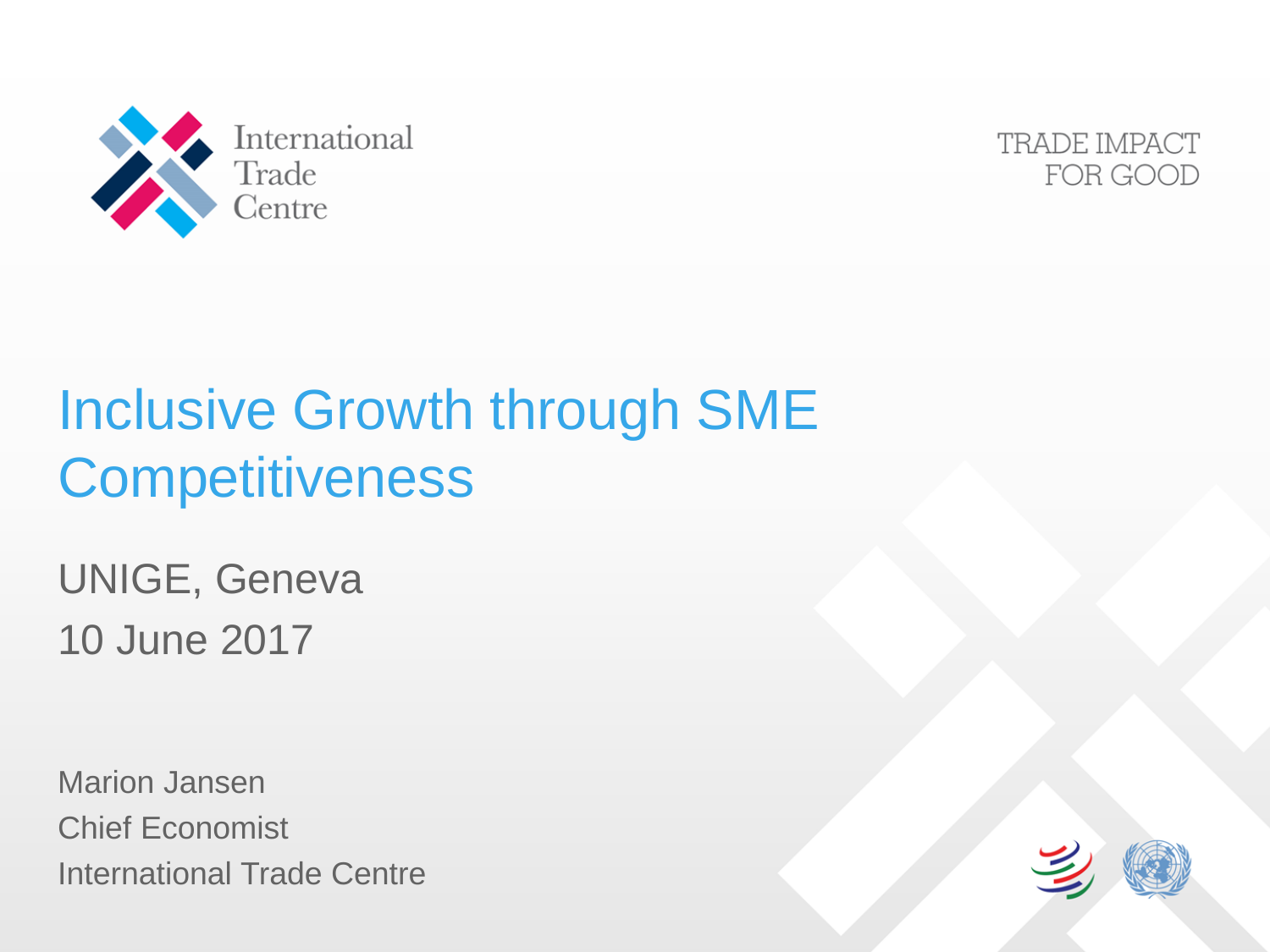#### What do SMEs and low-wage workers have in common? INFOGRAPHIC SMEs are the backbone of the global economy

- $\triangleright$  They are numerous
- $\triangleright$  Many low-wage workers are employed in SMEs
- $\triangleright$  They tend have low bargaining power within a globalized economy

**"What matters for SMEs is likely to matter for your people"**





**TRADE IMPACT** FOR GOOD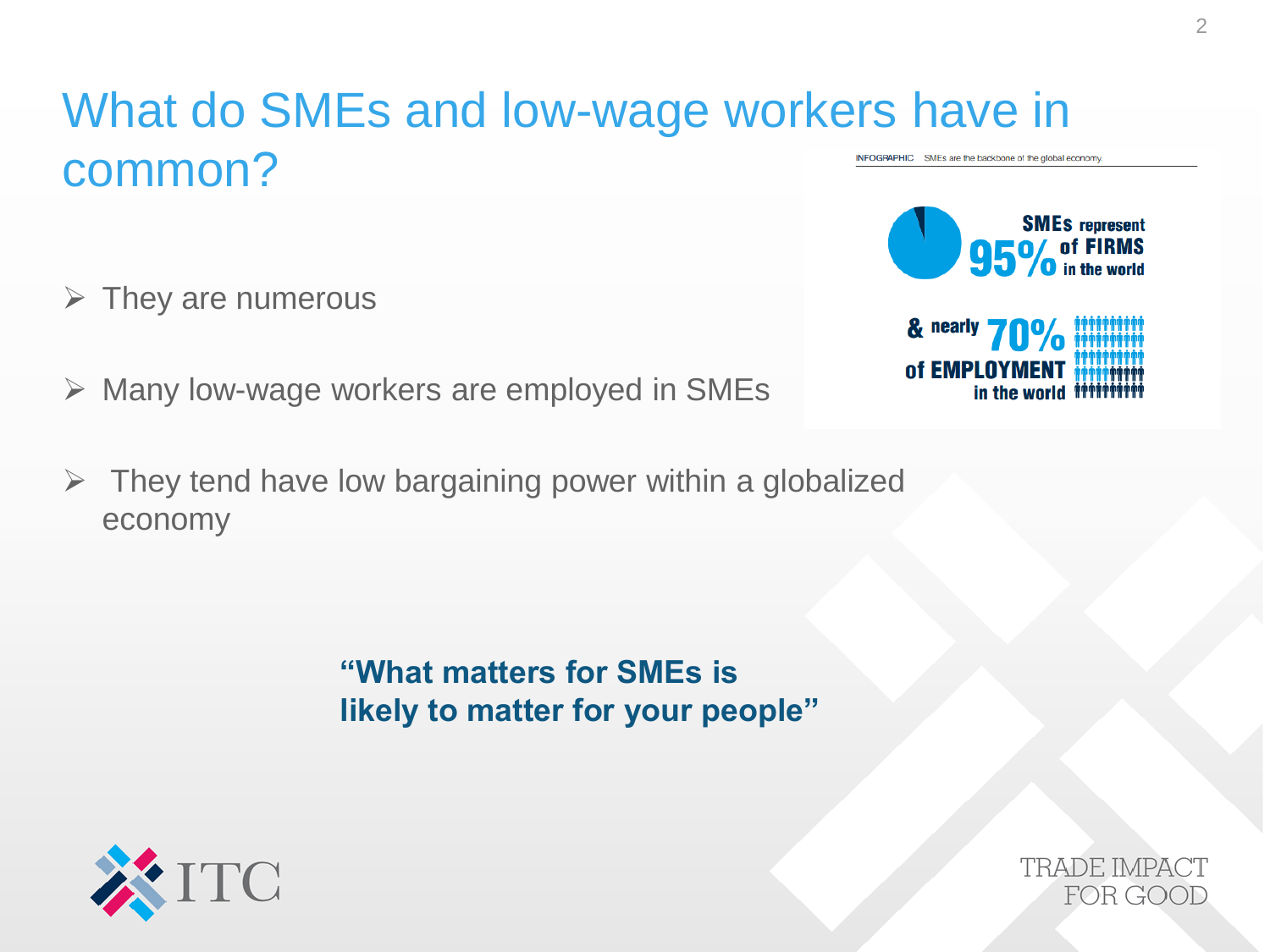#### Large productivity gaps between SMEs and large companies





**TRADE IMPACT** FOR GOOD

 $\mathcal{L}_{\mathcal{A}}$ 

100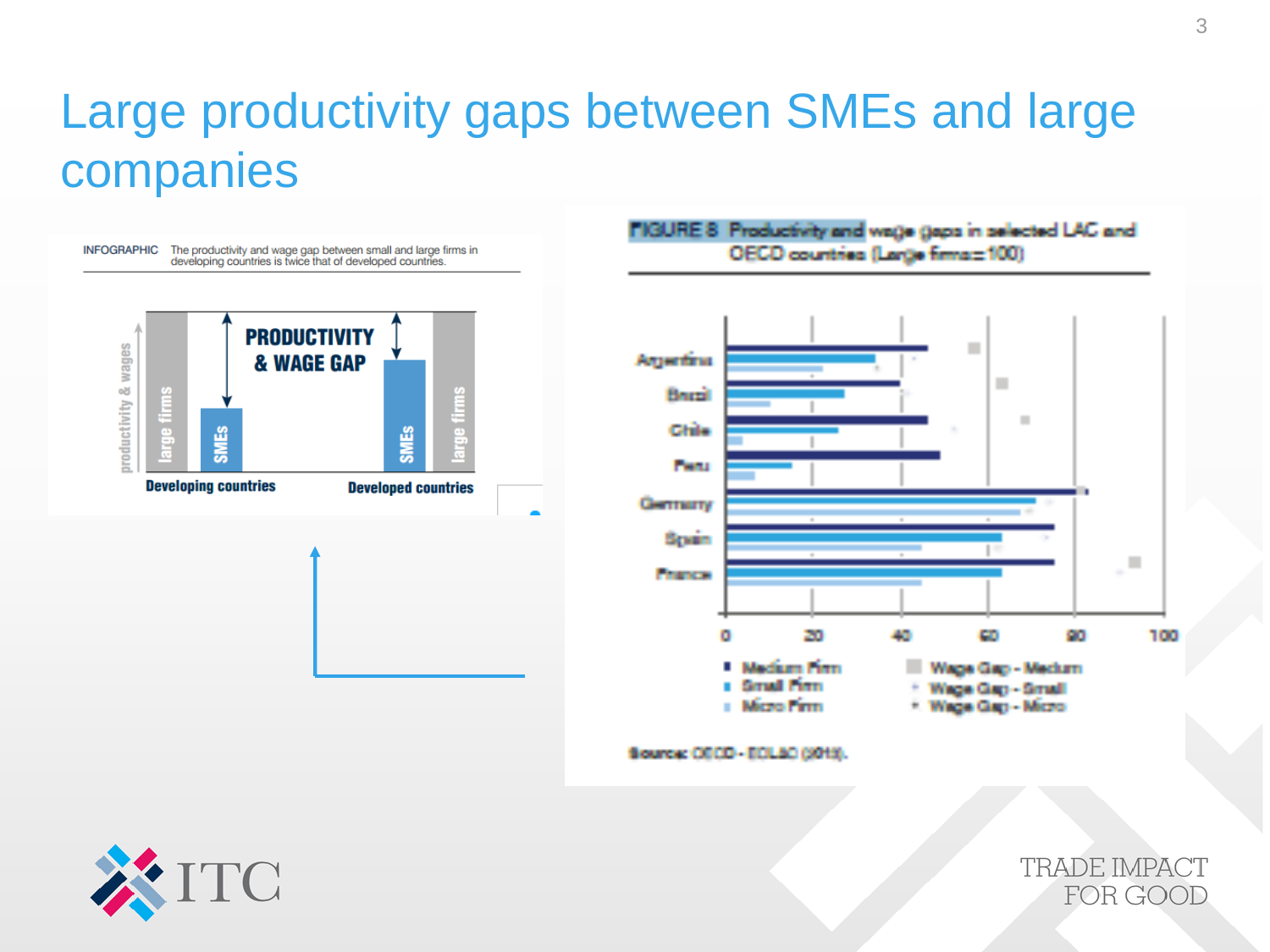

 In line with approaches to assess competitiveness used by others with stronger focus on the firm level and on the immediatebusiness environment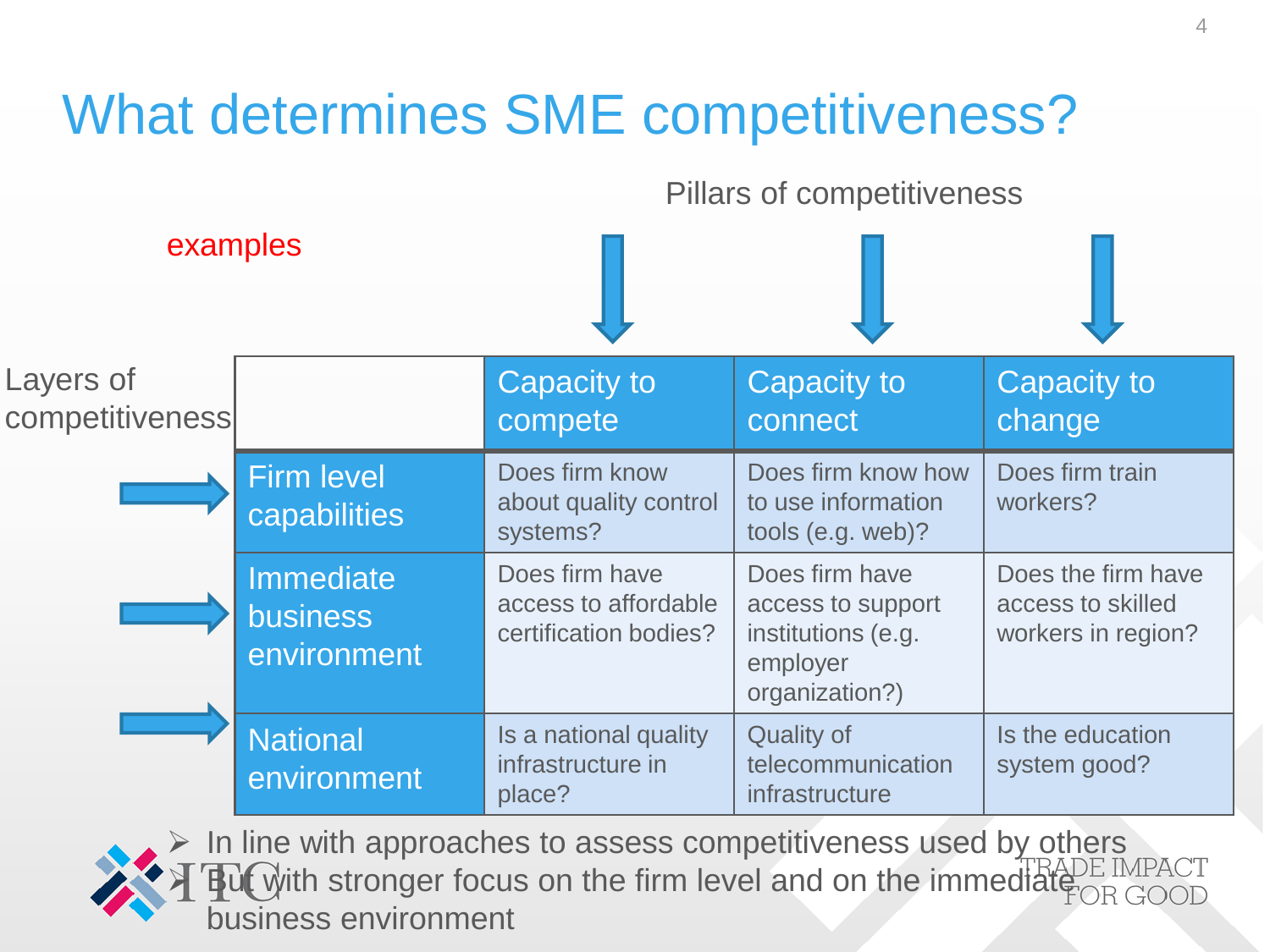# Understanding of drivers of SME productivity:

**ITC SME Competitiveness score** and GDP per capita



*Source: ITC (2016, forthcoming) using World Bank Enterprise Survey data*



**TRADE IMPACT** FOR GOOD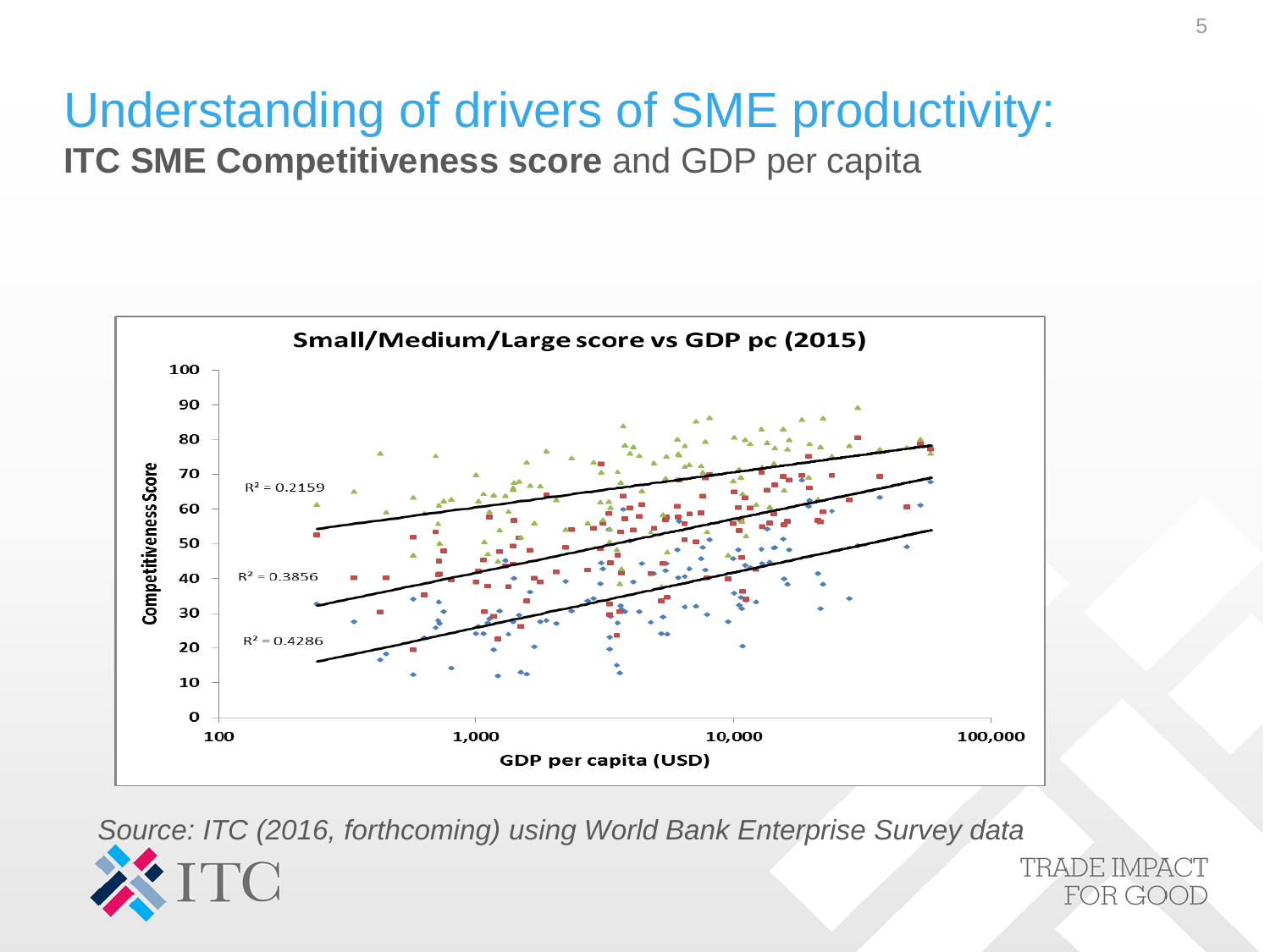## Higher competitiveness => higher bargaining power



SME Competitiveness Outlook 2017



**TRADE IMPACT** FOR GOOD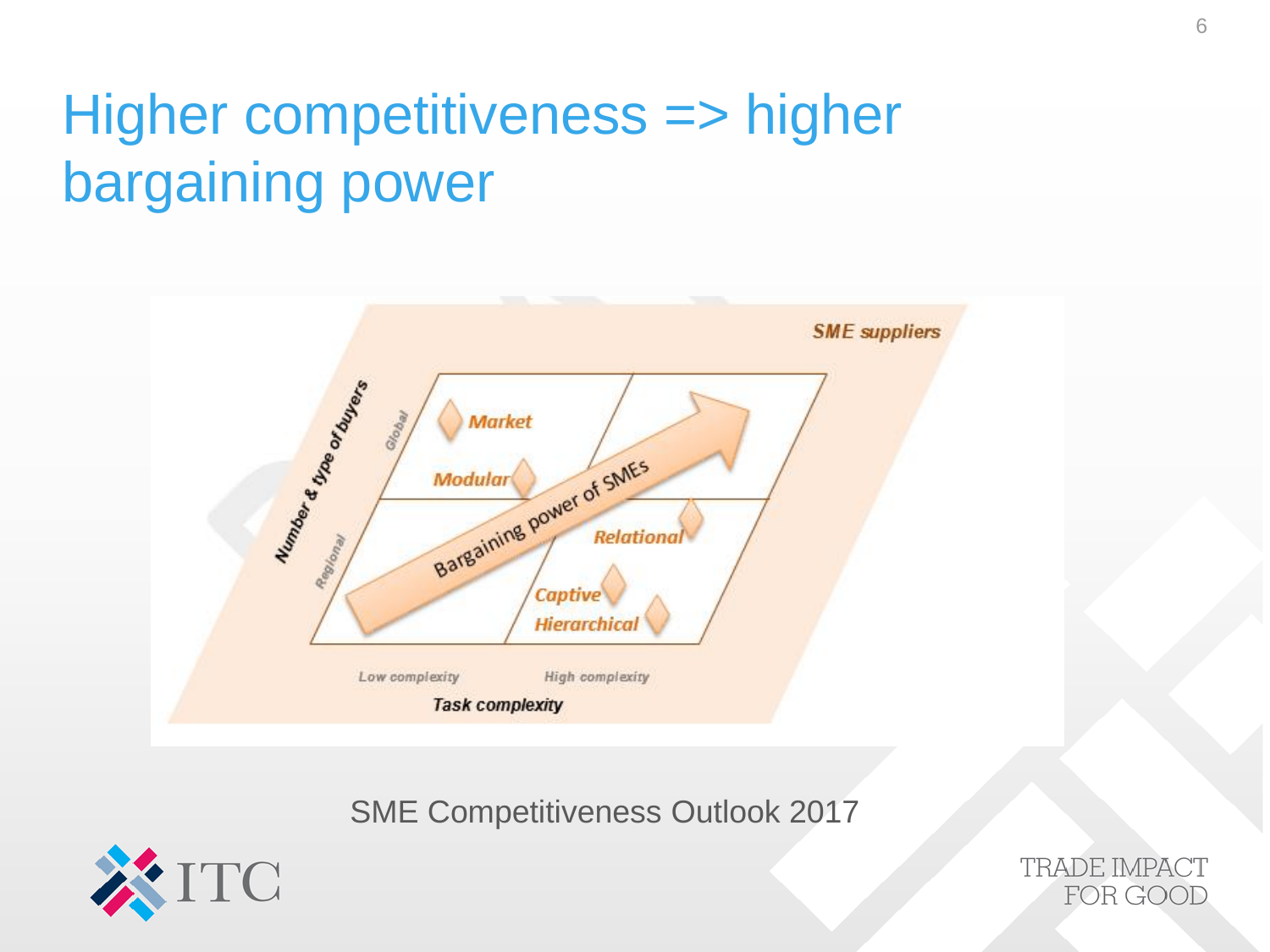### SME competitiveness and living wages

Do "competitive" SMEs automatically pay "living wages"?

 $\Rightarrow$  The answer is probably no

 $\triangleright$  Is a certain level of "competitiveness" a precondition for the payment of "living wages"?

=>The answer is likely to be yes